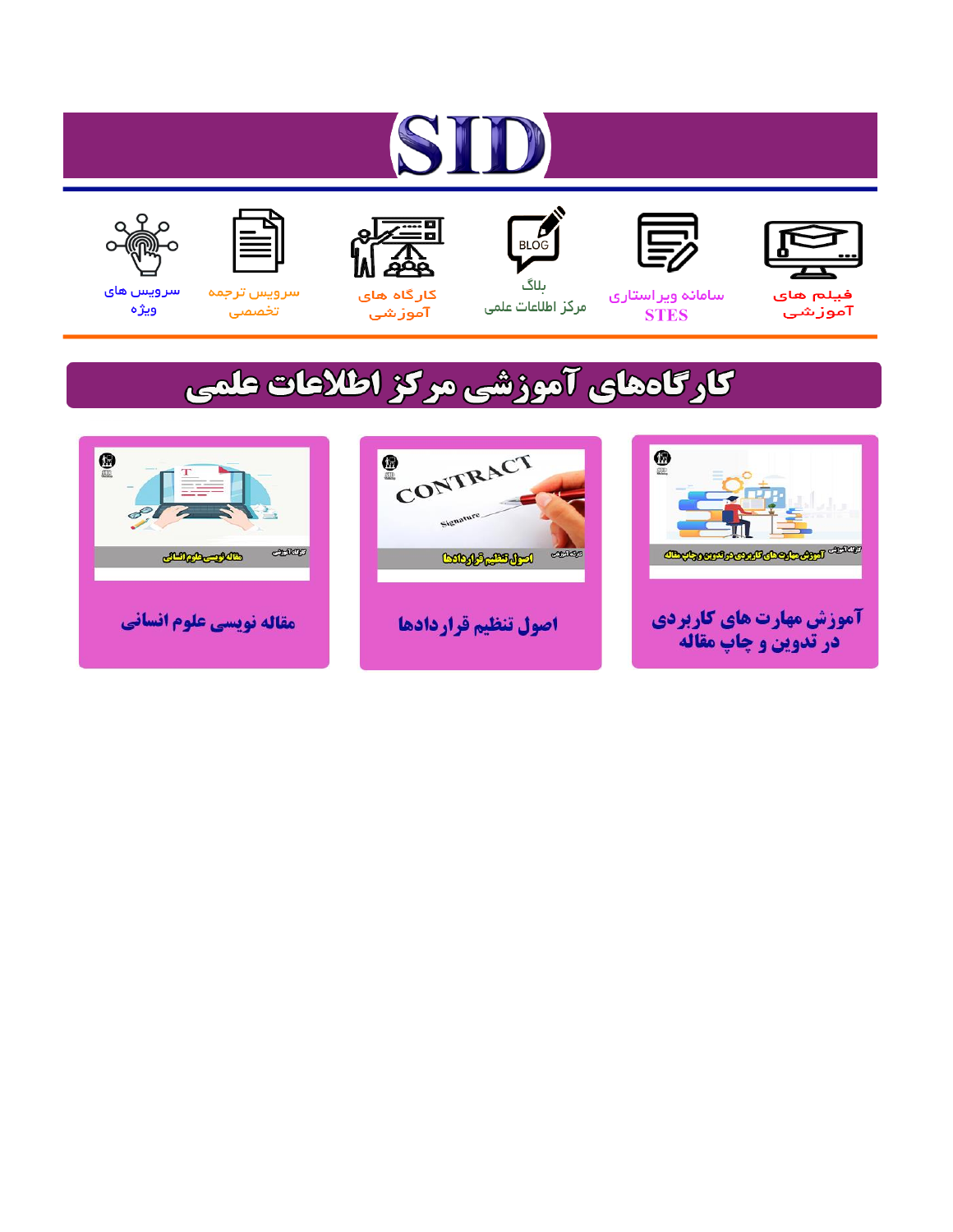### **Developing a readiness assessment tool for weaning patients under mechanical ventilation**

Alireza Irajpour<sup>i</sup>, Mahnaz Khodaee<sup>2</sup>, Ahmadreza Yazdannik<sup>2</sup>, Saeed Abbasi<sup>3</sup>

#### **ABSTRACT**

**Background:** Mechanical ventilation is one of the major supportive interventions in intensive care units. Weaning the patients from mechanical ventilation and its related criteria are of great importance due to the related complications. As there is no comprehensive standard to allocate the time of weaning and due to lack of local research in this field, development of a comprehensive tool to measure patients' readiness for weaning from mechanical ventilation is essential. Therefore, the present study was conducted with an aim to develop a readiness assessment tool for weaning patients from mechanical ventilation.

From the metallity and the complete that with the search that we are the particular that the particular that the particular tend of the complete that the textbook and through a reading the diabases. In the second state, th Materials and Methods: This was a qualitative study with Delphi multi-triangulation design. In the first stage, the related items were extracted from the textbook and through searching the databases. In the second stage, after primary development of the items and based on supervisors' indications, a questionnaire was made and used for assessment through Delphi methods. Twenty individuals, meeting the inclusion criteria, were selected through purposive sampling and their view points concerning acceptability of the items were collected. In the third stage, the items with appropriateness over 70% were selected, and in the fourth stage, the final questionnaire was developed after a session with a panel of experts and supervisors. In the present study, in the first stage, the needed items were collected from various articles and books to provide items extraction. In stages two to four, manual calculation and investigation made by a panel of experts and the research team were adopted.

Results: In the first stage, 100 articles and 51 related books were selected. In the second stage, 87 items were extracted from the articles and books and were sent as semi-open questions of assessment. In the third stage, 28 items with consensus >70% were extracted, and in the fourth stage, 26 items were selected by a panel of experts and the finalized questionnaire with the title "Persian Weaning Tool" (PWT) was developed in three domains: Respiration with 9 items, cardiovascular with 4 items, and other related factors with 13 items.

**Conclusions:** A three-domain questionnaire is the product of experts' consensus in the present study, which can be used to reduce the length of connection to mechanical ventilation and its complications.<br>
Key words: Iran, mechanical ventilation, nurse, patient, Persian Weaning Tool (PWT), readiness, weaning

#### **INTRODUCTION**

Mechanical ventilation is one of the major supportive<br>interventions in intensive care.<sup>[1]</sup> As every<br>phenomenon has hazards, despite its advantages, interventions in intensive care.<sup>[1]</sup> As every phenomenon has hazards, despite its advantages, mechanical ventilation is not free of complications. After an increase occurred in the number of survived patients from progressive respiratory disorders, the complications of mechanical ventilation were revealed and weaning the patients from mechanical ventilation and its related criteria

<sup>1</sup>Department of Critical Care Nursing, Nursing and Midwifery Care Research Center, 2 Department of Critical Care Nursing, Isfahan University of Medical Sciences, 3 Department of Anesthesiology, Faculty of Medicine, Isfahan University of Medical Sciences, Alzahra Hospital, Isfahan, Iran

**Address for correspondence:** Dr. Alireza Irajpour, Nursing and Midwifery Care Research Center, Department of Critical Care Nursing, Nursing and Midwifery Faculty, Isfahan University of Medical Sciences, Hezarjerib Street, Isfahan, Iran. Email: Irajpour@nm.mui.ac.ir

were considered important.<sup>[2]</sup> It consequently led to the need for a predicting criterion to determine patients' readiness for weaning from mechanical ventilation.<sup>[3]</sup>

Vepartment of Critical Care Nursing, Nursing and Midwifery Care<br>
Research Centr, <sup>2</sup>Department of Critical Care Nursing, Isfahan<br>
Traviersity of Medical Sciences, Alzahra<br>
Traviersity of Medical Sciences, Alzahra<br>
Midwifer Research shows that 30% of the patients hospitalized in intensive care unit (ICU) need connection to mechanical ventilation. About 80% of these patients do not need a specific process to wean and can be conveniently weaned from mechanical ventilation within a couple of hours or days. In the remaining 20% of the patients, long-term mechanical ventilation leaves the patients with numerous complications[4,5] such as the effects on cardiovascular, respiratory, and musculoskeletal systems, psychological status, hydroelectrolytes and renal condition, digestive system, and infection and incidence of barotraumas.<sup>[6-8]</sup> Inadequate number of existing hospital beds in the ICUs<sup>[9]</sup> and their high cost are also among the other problems of patients.[10]

With regard to above-mentioned issues, it is necessary to wean the patients from supportive ventilation as soon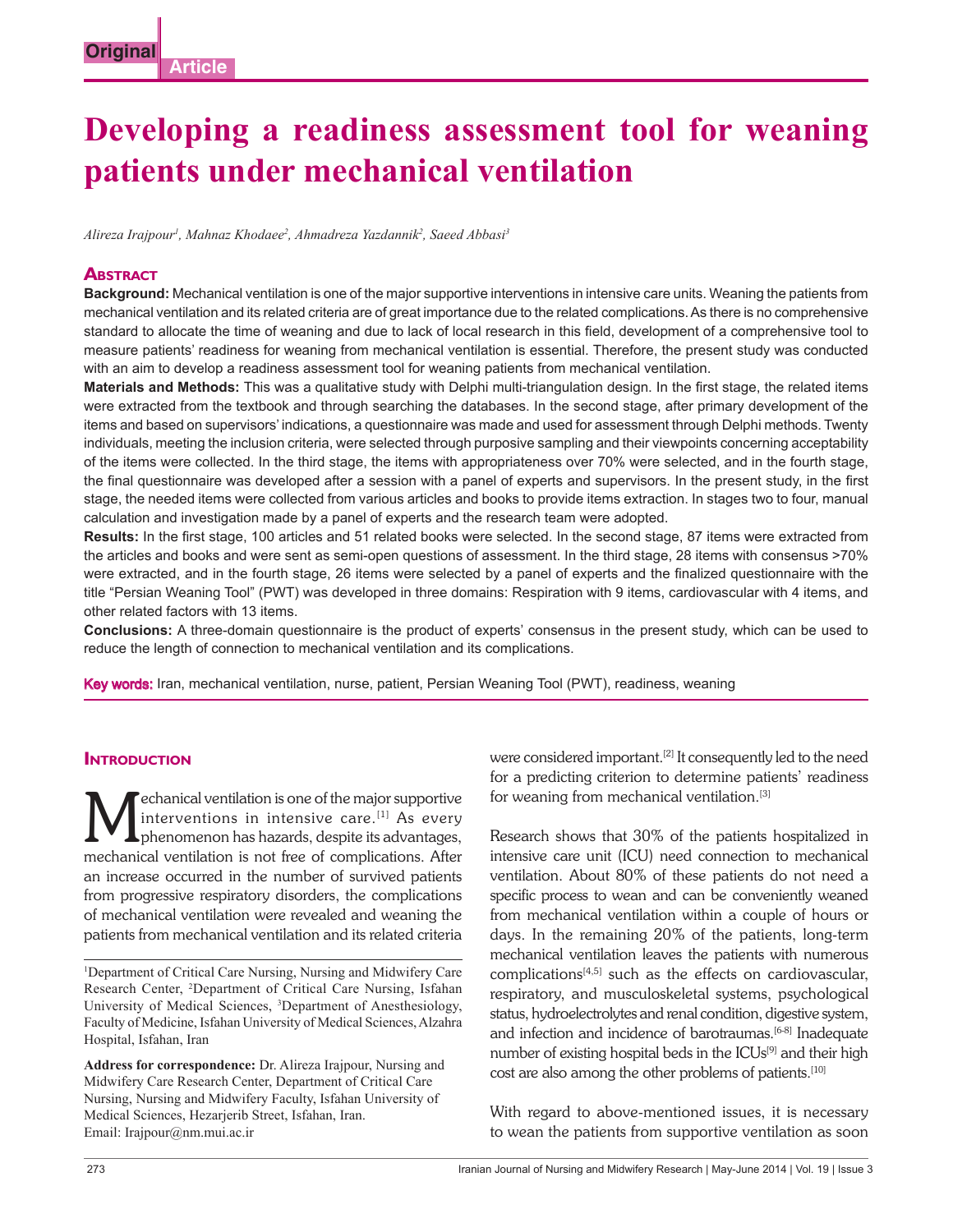as they maintain spontaneous respiration. As the failure in weaning leads to an increase in complications and mortality, and prolonged mechanical ventilation time and hospitalization period in the ICU, the necessity to develop a predicator for patients' weaning with an interprofessional approach is revealed.<sup>[7]</sup> As cooperation in provision of intensive care leads to a safe and efficient care, nowadays, teamwork is of great importance in provision of patients' care with the goal of a comprehensive and cost-effective care.<sup>[11]</sup>

There have been various criteria already designed such as those of Burns (1971), Morganroth (1984), and Gluckand Corigan scoring system (1996). Tools such as APACHE II and III ( acute physiology score  $+$  age points  $+$  chronic health points) (1991), Frutos-Vivar (to determine the level of re-intubation after extubation) (1991) (to determine the level of re-intubation after extubation), Khami model (to determine extubation outcome) (2001) (to determine extubation outcome), and TISS system ( therapeutic intervention scoring system) (2008) are not specified for weaning, but can be efficient to some extent.

71), Morganroth (1984), and Gluckard<br>
retricts, paint<br>
restricts at the SINCHE of indices and come by the state of courts<br>
styliology score + age points + chronic prediction of weaning out come by that<br>
11), Frutos-Vivar Susan Burns (2010) used a scale including respiration, psychological, digestive, cardiovascular, and renal status to assess the outcome of weaning. The results obtained by her showed the success of this scale in detection of the patients ready to start weaning.<sup>[12]</sup> In the scale of Morganroth, heart rate, patients' psychological and psychomotor status, consumption of sedatives, antibiotics, and vasopressors, body temperature, respiratory secretions and cardiac status, air oxygen percentage, and end-expiratory positive pressure, compliance, minute ventilation, and machine sensitivity (trigger) were used.<sup>[13]</sup> Gluck and Corigan scoring system includes five subscales of rapid shallow breathing index, ratio of residual volume to tidal volume, static compliance, airway pressure, and CO2 pressure.<sup>[14]</sup> Based on earlier research, application of each of these scales causes problems that are discussed subsequently.

In Todorova's study, the levels of plasma proteins and albumin were reported as the important non-pulmonary indexes to assess patients' condition and predict their weaning outcome.[15] Yung and Toobin showed that the ratio of respiration rate to tidal volume, despite its simplicity, is more precise for prediction of weaning outcome compared to other conventional criteria,<sup>[2]</sup> but has not been considered in the above-mentioned scales. Patients' psychological and physiologic conditions should be concurrently considered at the time of weaning.[16] So, it can be concluded that the aforementioned systems lack a comprehensive approach to the patient due to ignoring patients' psychological and physiologic conditions. They also face limitations because of not considering plasma proteins and albumin and the ratio of respiration rate to tidal volume, so many of these tools lack the needed comprehensiveness and have limitations when applied for the patients in Iran.

Some studies were conducted by Gluck (1996), which used few items such as laboratory tests and respiratory criteria to predict weaning time.<sup>[14]</sup> Another study conducted by Walsh (2004) on prediction of weaning time in patients hospitalized in the ICU just focused on the levels of Na and K, temperature, hemoglobin (Hb), respiratory criteria, existence of cough reflex, pain, and consumption of inotropes.[17] In 2010, Monaco conducted a study on prediction of weaning outcome by just using the criteria of respiration, temperature, and Na and K.<sup>[18]</sup> In Iran, three studies have been conducted in this field. In 2007, Hosseini showed the efficiency of Apachi II system in prediction of weaning outcome,<sup>[6]</sup> but in the study of Jalalian, no specific criteria were found to determine the time of weaning process.[19] In 2011, Salmani showed the efficiency of Burn's scale in lowering the length of mechanical ventilation.<sup>[20]</sup>

With regard to the above-mentioned issues, development of a comprehensive tool to measure patients' readiness for weaning from mechanical ventilation is essential. As various staffs of health providing team cooperate with one another in the weaning process,  $[11,21-23]$  development of a tool with an inter-professional approach, especially for the physicians and nurses, was considered.

### **MATERIALS AND METHODS**

This was a qualitative study with Delphi multi-triangulation design.

In the first stage, the researcher extracted the factors effective on patients' weaning from mechanical ventilation through systematic and manual search. In this stage, items needed for the study were searched in data banks such as Ovid, PubMed, CCTR, Medline, and CINAHL using the key words weaning, patient, ventilation, mechanical, and readiness, as well as combination of words with *AND and OR*. This resulted in selection of 9796 articles and 51 books, related to the subject of the study, up to year 2011. After revision, 100 articles, in which weaning tools were somehow used, were selected and finally, appropriate items were extracted from those selected articles and the existing books, yielding a total of 87 items.

These items, in the form of a designed questionnaire with semi-open questions in eight domains and 87 items with three options of acceptable, not acceptable, and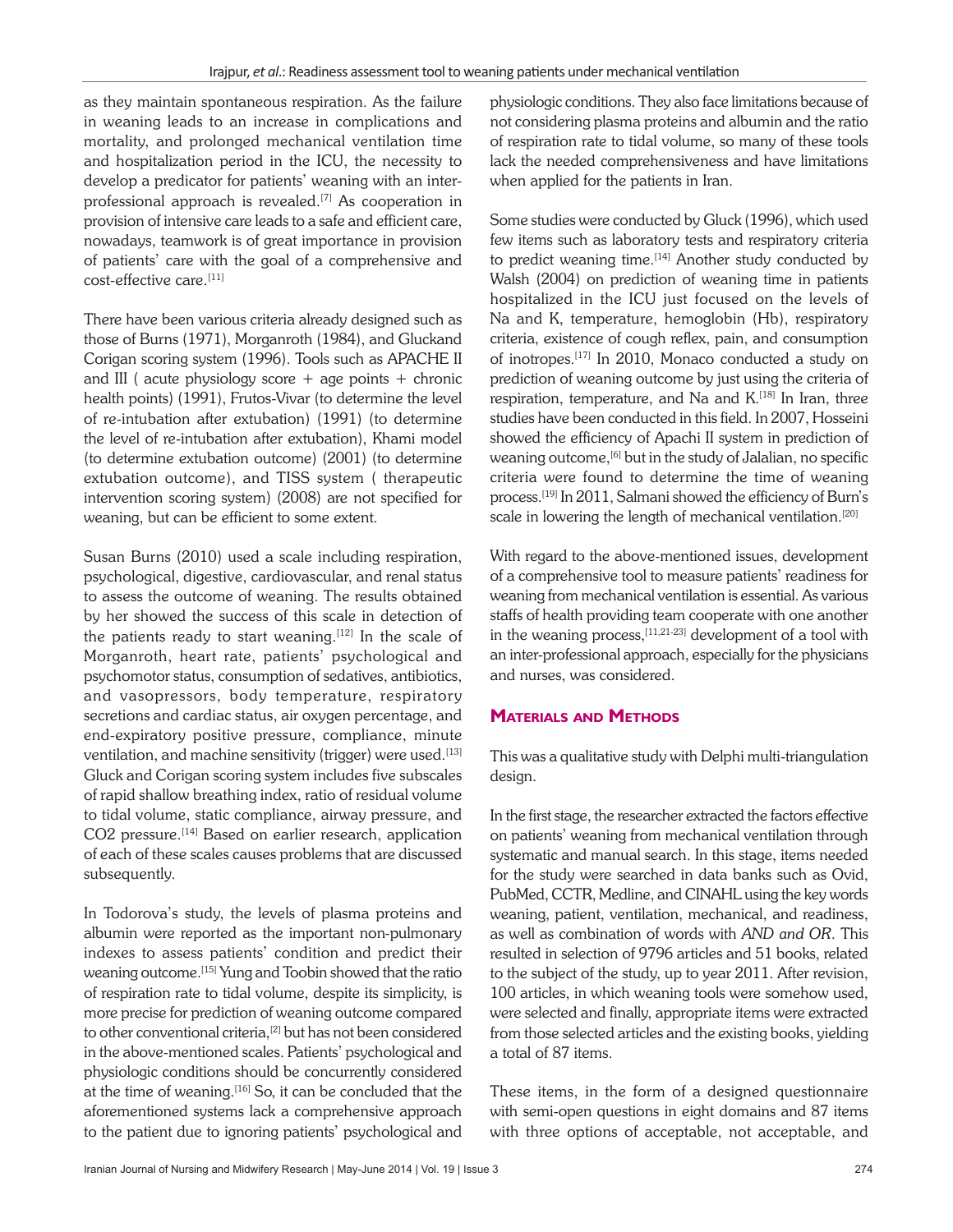comments, were sent to 20 experts, selected through purposive sampling, with respect to the courses related to patients' weaning from mechanical ventilation. The option of comments was applied to obtain the experts' suggestions or criticisms about each item. This questionnaire was sent to the experts to collect their viewpoints and suggestions concerning the acceptability of the items in predication of patients' readiness for weaning.

them. Then, comprehensive information<br>
them. Then, in way of their designing<br>
the mecassing of development of a recent attacking the set of the<br>
ided to the participants. They were asked conducted to develop such<br>
a reduc In order to send the questionnaires, firstly, participants' consent concerning attending the study was obtained and recorded through phone calls after giving explanations about the study to them. Then, comprehensive information about the present study, items, the way of their designing and application, accompanied with the questionnaire was prepared and e-mailed to the participants. They were asked to reflect their viewpoints by two options of acceptable and not acceptable and to footnote any suggestions in the related field. In addition, the deadline for the return of questionnaires was also mentioned. After sending the questionnaires, their receipt by the participants was confirmed through a phone call. During the deadline of questionnaires' return, the participants were reminded through phone calls.

In the third stage, 20 returned questionnaires were reviewed by the research team and the items with consensus >70 (28 items) were determined.<sup>[24]</sup> If needed, the necessary modifications were made based on experts' indications, which resulted in a suggested tool. All imposed changes were made based on experts' viewpoints and suggestions in terms of item modification, item combination, or item deletion.

In the fourth stage, the prepared tool, along with the items obtained in stage three, was reconsidered in a 2-h session with 10 experts including specialists in ICU, nurses with work experience in ICU, and the research team, and after combination of similar items, deletion of some items, and suggesting adding two more items, a total of 26 items remained. Then, face and content validities and scoring system were checked, and finally, after a re-revision by the research team, the related tool was titled as Persian Weaning Tool (PWT).

The study population comprised experienced ICU nurses and specialists of anesthesiology and ICU care. Twenty participants meeting the inclusion criteria were selected through purposive sampling from the study population. Inclusion criteria were: Having knowledge and experience in working with patients under mechanical ventilation, being a physician with specialization such as anesthesiologists and ICU specialists, having the interest to attend the study, having adequate time for cooperating in the study, and nurses with at least 5 years of work experience in the ICU. Out of 20 participants, 11 were nurses, of whom two had MS of ICU, one had PhD of nursing, and the rest had BS of nursing. Out of nine physicians attending the study, four had fellowship in critical care and the rest had specialty in anesthesiology. Data analysis of each stage was conducted at the time of the same stage by the research team. All ethical considerations approved by Isfahan University of Medical Sciences, deputy of research.

### **RESULTS**

As already mentioned, since the failure in weaning leads to an increase of complications and mortality, and prolonged mechanical ventilation time and hospitalization in the ICU, the necessity of development of a criterion that can predict the outcomes of weaning is revealed, and this study was conducted to develop such a tool. In proceeding toward the direction of access to research goals, the PWT was developed as a tool with consensus >70% in three domains of respiration status with 9 items, cardiovascular status with 4 items, and general condition with 13 items.

Each item was scored ranging from score 3 (for patients with appropriate condition regarding the related item), score 2 (for the conditions in which the patients needed care), to score 1 (for the critical conditions in which the patients needed immediate intervention). Option of not applicable was also considered for the items that could not be calculated [Table 1]. Total scores ranged 26-75 and a score of ≥50 showed patients' readiness for weaning (based on the participants' viewpoints in the fourth stage of research). It is hoped that this tool may be used in promotion of weaning process quality.

### **DISCUSSION**

In the present study, 26 items with consensus  $>70\%$  were selected in development of the tool. Based on participants' viewpoints, although other items are important in assessment of weaning, they are better to be deleted due to prevailing conditions in hospitals such as the lack of necessary facilities and equipments for their calculation or their time-consuming process of calculation. In fact, as the goal of the present study was development of an applicable and useful tool in the ICU wards in Iran with regard to existing conditions and facilities, the items with consensus <70% were deleted.

Most of the suggested items were original except for the item of *malnutrition* which was changed to *nutrition tolerance* according to participants' viewpoints, as they believed based on research, nutrition tolerance is more applicable than malnutrition; therefore, this item was changed to nutrition tolerance.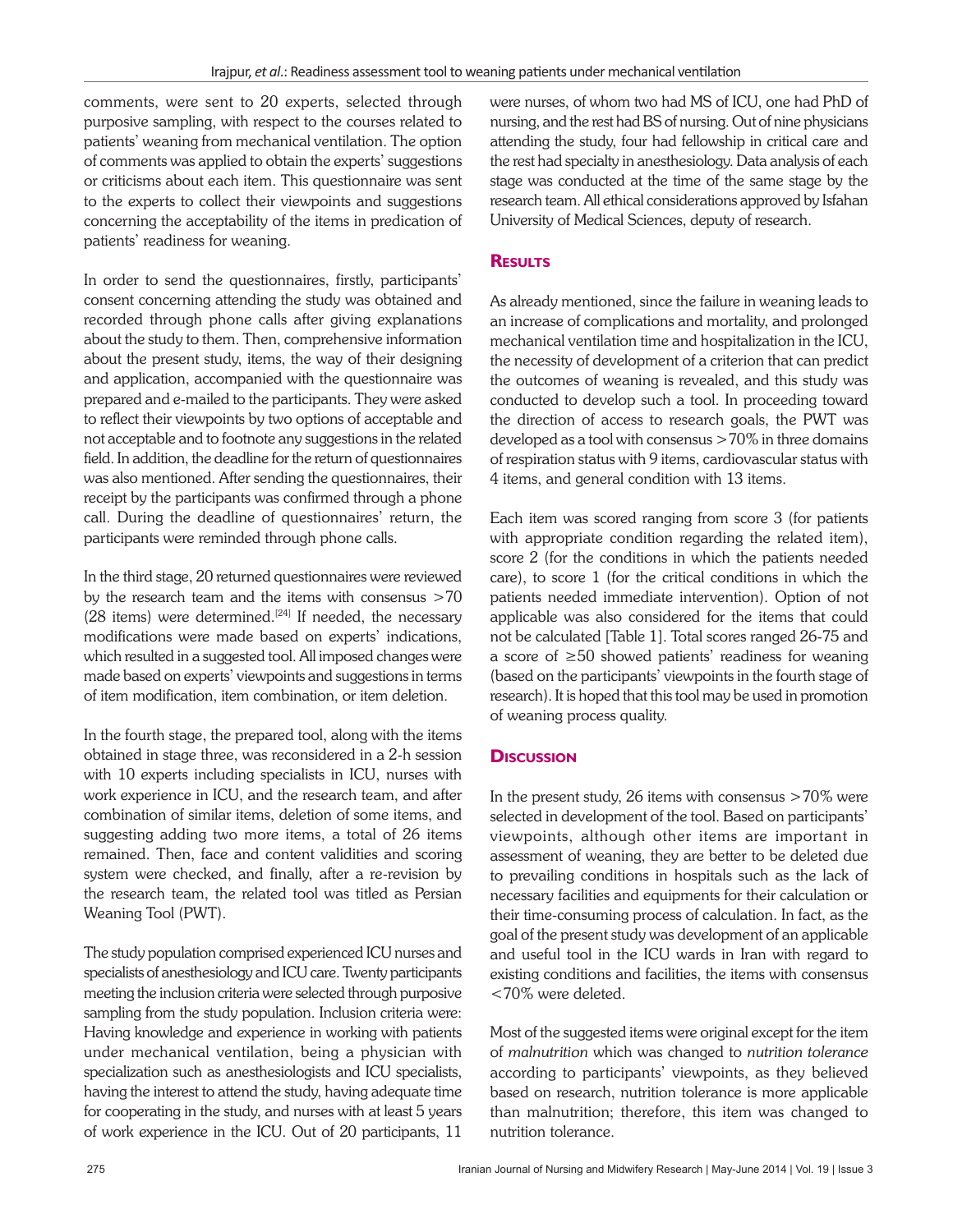Irajpur, et al.: Readiness assessment tool to weaning patients under mechanical ventilation

| <b>Table 1: Persian Weaning Tool</b>                  |                     |                                                              | <b>Table 1: Persian Weaning Tool</b>                 |                |                                                                                |
|-------------------------------------------------------|---------------------|--------------------------------------------------------------|------------------------------------------------------|----------------|--------------------------------------------------------------------------------|
| <b>Item</b>                                           | <b>Score</b>        | <b>Comments</b>                                              | <b>Item</b>                                          | <b>Score</b>   | <b>Comments</b>                                                                |
| Respiration status                                    |                     |                                                              | <b>Cardiovascular status</b>                         |                |                                                                                |
| Secretion quality                                     | Not applicable<br>1 | Abundant and thick                                           | Central venous<br>pressure                           |                | Not applicable The patient has not a central<br>venous line                    |
|                                                       | 2                   | Thin and abundant                                            |                                                      | 1              | $>15$ cm $H2O$                                                                 |
|                                                       | 3                   | Rare and thin or none                                        |                                                      | 2              | $<$ 15 cm H <sub>2</sub> O                                                     |
| Arterial pH                                           | Not applicable      | ABG not checked                                              | Hemoglobin                                           | Not applicable | Chronic anemia                                                                 |
|                                                       | 1                   | 7.50-7.60 or 7.15-7.30                                       |                                                      | 1              | >16 or 8-11 g/dl                                                               |
|                                                       | $\overline{2}$      | 7.31-7.50                                                    |                                                      | 2              | 13-16 g/dl                                                                     |
| Arterial PaCO <sub>2</sub>                            | Not applicable      | ABG is not checked                                           |                                                      | 3              | 11-13 g/dl                                                                     |
|                                                       | 1                   | 25-35 mm Hg                                                  | <b>General condition</b>                             |                |                                                                                |
|                                                       | 2                   | 35-64 mm Hg                                                  | Pain (subjective                                     | Not applicable |                                                                                |
| $(RSBI)^1$                                            | Not applicable      | The inability to calculate<br>tidal volume                   | information)                                         |                | The pain is severe, but<br>manageable                                          |
|                                                       | 1                   | < 105                                                        |                                                      |                | Pain is reduced and                                                            |
|                                                       | 2                   | 100-105                                                      |                                                      |                | tolerable                                                                      |
|                                                       | 3                   | >100                                                         |                                                      |                | No pain                                                                        |
| PaO2/FiO <sub>2</sub>                                 | Not applicable      |                                                              | Reflexes (cough, gag, Not applicable<br>and swallow) |                |                                                                                |
|                                                       | 1                   | <100 mm Hg                                                   |                                                      |                | There are two reflexes                                                         |
|                                                       | 2                   | 100-300 mm Hg                                                |                                                      | 2              | There are three reflexes                                                       |
|                                                       | 3                   | >300 mm Hg                                                   | Bleeding                                             | Not applicable |                                                                                |
| PEEP/CPAP                                             | Not applicable      |                                                              |                                                      | 1              | Bleeding is minor and can be<br>controlled                                     |
|                                                       | 1                   | >10                                                          |                                                      | 2              | Not bleeding                                                                   |
|                                                       | 2                   | $6 - 10$                                                     | Temperature 8 h                                      | Not applicable |                                                                                |
|                                                       | 3                   | $1 - 5$                                                      | before                                               | 1              | $39.1 - 40^{\circ}$ C                                                          |
| Ventilation index                                     | Not applicable      | PIP: The inability                                           |                                                      | 2              | 38.1-39°C                                                                      |
|                                                       |                     | to calculate                                                 |                                                      | 3              | $36.5 - 38^{\circ}$ C                                                          |
|                                                       | 1                   | >30                                                          | Muscle strength and                                  |                | Not applicable Diseases such as myasthenia                                     |
|                                                       | 2<br>3              | $20 - 30$<br>20 <sub>o</sub>                                 | endurance (able to sit<br>on the bed or chair)       |                | gravis, quadriplegia, Guillain<br><b>Barre</b>                                 |
| (SP MV/total MV) <sup>2</sup>                         | Not applicable      | Minute ventilation: The<br>inability to calculate            |                                                      | 1              | The patient cannot sit even<br>with the help of others                         |
|                                                       |                     | k50%<br>50-80%                                               |                                                      | 2              | The patient needs assistance<br>to sit                                         |
| Static compliance                                     |                     | $>80\%$<br>Not applicable. Minute ventilation: The inability |                                                      | 3              | The patient is able<br>to sit                                                  |
|                                                       |                     | to calculate<br>< 34                                         | Motor response                                       | Not applicable | Quadriplegia, vegetative<br>state                                              |
|                                                       | 2                   | 35-49                                                        |                                                      | 1              | GCS score of 1, the motor<br>response                                          |
| <b>Cardiovascular status</b>                          | 3                   | >50                                                          |                                                      | 2              | GCS score of 2, 3, 4, the<br>motor response                                    |
| Heart rate                                            | Not applicable      |                                                              |                                                      | 3              | GCS score of 5, 6, the motor                                                   |
|                                                       | 1                   | 120-150 b/min or 40-60 b/min                                 |                                                      |                | response                                                                       |
|                                                       | 2                   | 90-120 b/min                                                 | Fear and anxiety<br>(subjective information)         | Not applicable | Loss of consciousness                                                          |
| <b>MAP</b> without                                    | 3<br>Not applicable | 60-90 b/min                                                  |                                                      | 1              | The patient is anxious<br>and restless, and requires<br>medication for control |
| inotropes = $70-$<br>109 mm Hg<br>Blood pressure over | 1<br>2              | 60-80 mm Hg<br>110-130 mm Hg                                 |                                                      | 2              | Patient anxiety can<br>be controlled without                                   |
| the base rate is                                      | 3                   | 80-110 mm Hg                                                 |                                                      |                | medication                                                                     |
| not 20 mm Hg                                          |                     |                                                              |                                                      | 3              | The patient appears calm                                                       |
|                                                       |                     | Contd                                                        |                                                      |                | Contd                                                                          |

<www.SID.ir>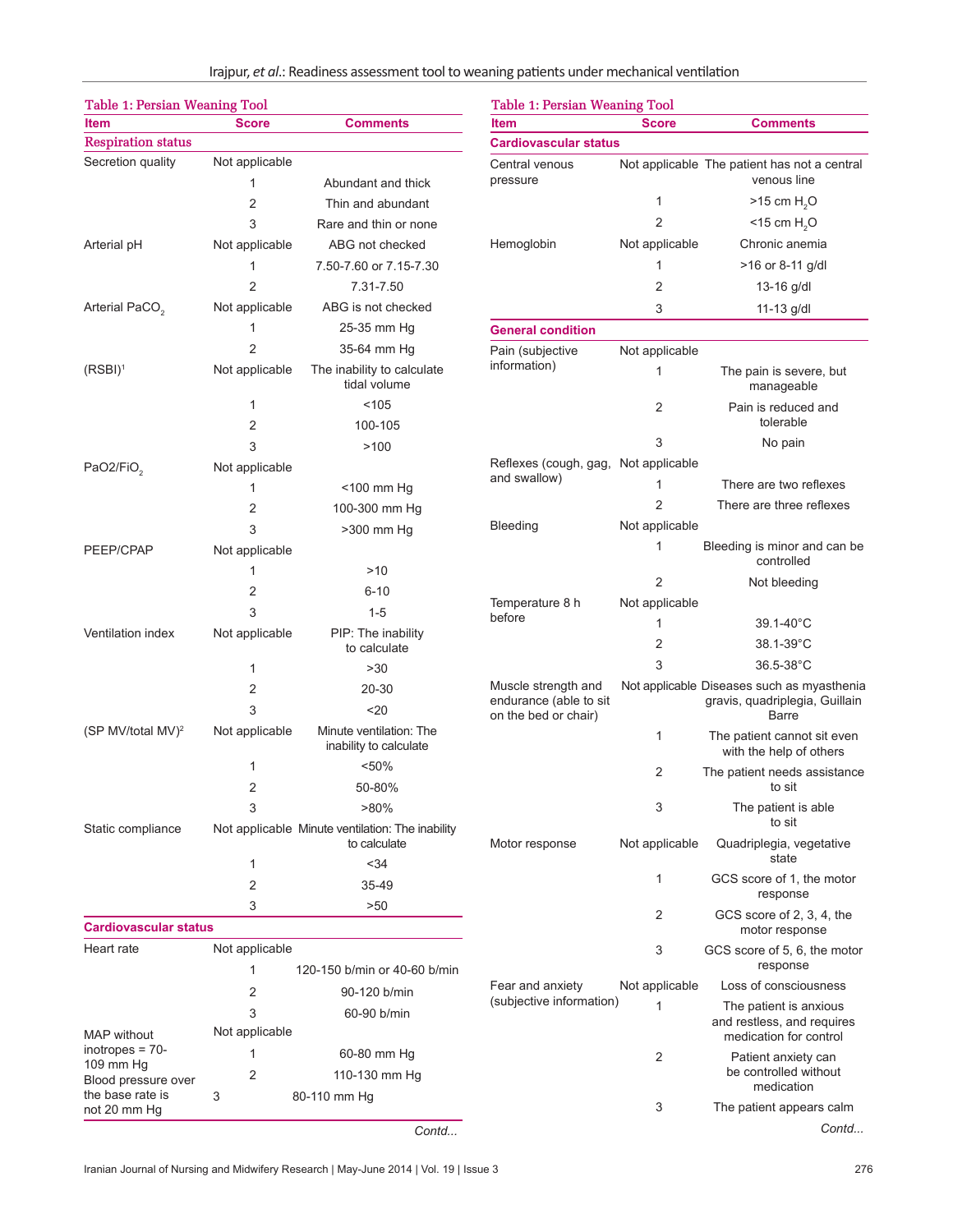| Table 1: Persian Weaning Tool                                                                                        |                                            |                                                                                                                          | Meanwhile, in a study conducted in                                                                                                                                                           |  |
|----------------------------------------------------------------------------------------------------------------------|--------------------------------------------|--------------------------------------------------------------------------------------------------------------------------|----------------------------------------------------------------------------------------------------------------------------------------------------------------------------------------------|--|
| <b>Comments</b><br><b>Item</b><br>Score                                                                              |                                            |                                                                                                                          | criterion was found to determine the                                                                                                                                                         |  |
| <b>General condition</b>                                                                                             |                                            |                                                                                                                          | Although researchers in the above-ment                                                                                                                                                       |  |
| Sleep and rest<br>(subjective information)                                                                           | Not applicable                             |                                                                                                                          | to determine the effective factors on th                                                                                                                                                     |  |
|                                                                                                                      | 1                                          | The patient is drowsy and tired                                                                                          | from mechanical ventilation, at the e<br>they concluded that there was no sign                                                                                                               |  |
|                                                                                                                      | $\overline{2}$                             | The patient is a little tired                                                                                            |                                                                                                                                                                                              |  |
|                                                                                                                      | 3                                          | The patient is wide awak                                                                                                 | between any criterion and weaning. <sup>[19]</sup> In                                                                                                                                        |  |
| Nutrition tolerance (in Not applicable<br>terms of calories)                                                         |                                            | <b>TPN</b>                                                                                                               | effect of Burn's weaning assessment to<br>mechanical ventilation among the pation<br>ICU of Alzahra hospital in Isfahan, Iran                                                                |  |
|                                                                                                                      | 1                                          | Not tolerated                                                                                                            |                                                                                                                                                                                              |  |
|                                                                                                                      | $\overline{2}$                             | Less than 50% of calories<br>needed to sustain                                                                           | tool on reduction of mechanical ventilati                                                                                                                                                    |  |
|                                                                                                                      | 3                                          | Calories needed to fully bear<br>$(30$ Kg/day)                                                                           | <b>CONCLUSION</b>                                                                                                                                                                            |  |
| Urine output                                                                                                         | Not applicable                             |                                                                                                                          |                                                                                                                                                                                              |  |
|                                                                                                                      | 1                                          | Oliguria or anuria                                                                                                       | The goals of development of PWT were pr                                                                                                                                                      |  |
|                                                                                                                      | 2                                          | Pathological polyuria                                                                                                    | of weaning process time and prevention o<br>resulted from delayed or early weaning pr<br>its related costs. This may lead to an incre                                                        |  |
|                                                                                                                      | 3                                          | Normal urine output                                                                                                      |                                                                                                                                                                                              |  |
| Electrolytes (Na, K,                                                                                                 | Not applicable                             |                                                                                                                          | given services and patients' recovery, and a                                                                                                                                                 |  |
| Mg, P)                                                                                                               | 1                                          | The patient has severe<br>imbalance of one or more<br>electrolytes                                                       | the efficiency of professional services. This to<br>design and it is suggested to be compared wi<br>in further studies and be evaluated concer<br>Finally, it is suggested to develop a sep. |  |
|                                                                                                                      | $\overline{2}$                             | The patient has moderate<br>imbalance of one or more<br>electrolytes                                                     |                                                                                                                                                                                              |  |
|                                                                                                                      | 3                                          | Electrolytes are normal                                                                                                  | for each ICU ward.                                                                                                                                                                           |  |
| <b>BUN</b>                                                                                                           | Not applicable                             |                                                                                                                          |                                                                                                                                                                                              |  |
|                                                                                                                      | 1                                          | Severe disorder: ≥50                                                                                                     | ACKNOWLEDGMENTS                                                                                                                                                                              |  |
|                                                                                                                      | Moderate disorder: 40-69<br>$\overline{2}$ |                                                                                                                          |                                                                                                                                                                                              |  |
|                                                                                                                      | 3                                          | Mild disorder: 17-39                                                                                                     | Many appreciations go to the esteemed                                                                                                                                                        |  |
|                                                                                                                      | 4                                          | Normal: ≤16                                                                                                              | Research and Technology in Isfahan Ur                                                                                                                                                        |  |
| Cr                                                                                                                   | Not applicable                             |                                                                                                                          | Sciences for supporting this study financially<br>and Research Deputy of School of Nursing                                                                                                   |  |
|                                                                                                                      | 1                                          | ≥1.95 mg/dł                                                                                                              | participants who kindly assisted us in cond                                                                                                                                                  |  |
|                                                                                                                      | 1.5-1.94 mg/dl<br>2                        |                                                                                                                          | acknowledged, whose names are as follows                                                                                                                                                     |  |
|                                                                                                                      | 3                                          | ≤0.4 mg/dl                                                                                                               |                                                                                                                                                                                              |  |
|                                                                                                                      | $0.5 - 1.4$ mg/dl                          |                                                                                                                          | Ahmad Zareie, MScN; Arezo Hosseiny, B                                                                                                                                                        |  |
| <sup>1</sup> Rapid Shallow Breathing Index, <sup>2</sup> Spontaneous minute ventilation per total minute ventilation |                                            | MD, FCCM; Ehsaneh Rezaee, MScN; Jaral                                                                                    |                                                                                                                                                                                              |  |
|                                                                                                                      |                                            | Finally, it should be noted that through selection of 26 items<br>from 87 suggested items, a tool was developed that was | Khadijeh Zeraatkar, MScN; Khosrow Tavak<br>Saghaie, MD, FCCM; Marzieh Salimi, MS<br>MScN; Mhdi AhmadineJad, MD, anesthesio                                                                   |  |
|                                                                                                                      |                                            | $\blacksquare$                                                                                                           | $\lambda$ 1 $\cdot$ DID MC M DC M M $\cdot$ 1 I                                                                                                                                              |  |

Finally, it should be noted that through selection of 26 items from 87 suggested items, a tool was developed that was more comprehensive compared to the existing tools, as in its development, all body systems were considered.

Bern used a scale including respiratory, psychological, digestive, renal, and cardiovascular status to study the consequence of weaning among patients with mechanical ventilation. As 88% of the patients, obtaining a score of 50, had successful weaning, this scale proved to be successful in detection of the patients ready to start weaning process.<sup>[12]</sup>

In the study of Gluck and Corigan (1996), it was proved that there are parameters predicting the consequences of weaning, but they used few items such as laboratory tests and respiration criteria in their study.<sup>[14]</sup>

Meanwhile, in a study conducted in Iran, no specific criterion was found to determine the time of weaning. Although researchers in the above-mentioned study aimed to determine the effective factors on the time of weaning from mechanical ventilation, at the end of their study, they concluded that there was no significant association between any criterion and weaning.<sup>[19]</sup> In a study titled "The effect of Burn's weaning assessment tool on the length of mechanical ventilation among the patients hospitalized in ICU of Alzahra hospital in Isfahan, Iran," the effect of this tool on reduction of mechanical ventilation was revealed.<sup>[20]</sup>

### **CONCLUSION**

The goals of development of PWT were precise determination of weaning process time and prevention of complications that resulted from delayed or early weaning process and reducing its related costs. This may lead to an increase in quality of the given services and patients' recovery, and eventually, enhances the efficiency of professional services. This tool may be a primary design and it is suggested to be compared with other existing tools in further studies and be evaluated concerning its preciseness.

Finally, it is suggested to develop a separated specific tool for each ICU ward.

### **ACKNOWLEDGMENTS**

Many appreciations go to the esteemed Vice Chancellery of Research and Technology in Isfahan University of Medical Sciences for supporting this study financially, and also, the Dean and Research Deputy of School of Nursing and Midwifery. All participants who kindly assisted us in conducting interviews are acknowledged, whose names are as follows:

Ahmad Zareie, MScN; Arezo Hosseiny, BScN; Atabak Najafi, MD, FCCM; Ehsaneh Rezaee, MScN; Jarahzadeh, MD, FCCM; Khadijeh Zeraatkar, MScN; Khosrow Tavakol, MScN; Mahmood Saghaie, MD, FCCM; Marzieh Salimi, MScN; Mehdi Shamali, MScN; Mhdi AhmadineJad, MD, anesthesiologist; Mohamadreza Asghari, PhD, MScN, BScN; Mojtaba Joveni, BScN; Omid Aghadavoudi, MD, anesthesiologist; Saeed Abbasi, MD, FCCM; Shahram Amini, MD, anesthesiologist; Shirin Mehtari, BScN; Sohrab Babayi, BScN; Sohrab Salami, MD, FCCM; Zahra Soboh, BScN.

### **REFERENCES**

- 1. Marino P. The ICU book  $3<sup>th</sup>$  ed. Philadelphia: Lippincott Williams and Wilkins; 2007. p. 263-71.
- 2. Saberi M, Yosefnia M. Mechanical ventilation in intensive care. Tehran: Boshra co. 1379. p. 389-90.
- 3. Soran A, Chelluri L, Lee KK, Tisherman SA. Out come and quality of life of patients with acute pancreatitis requiring intensive care, J Surg Res 2000;91:89-94.

<www.SID.ir>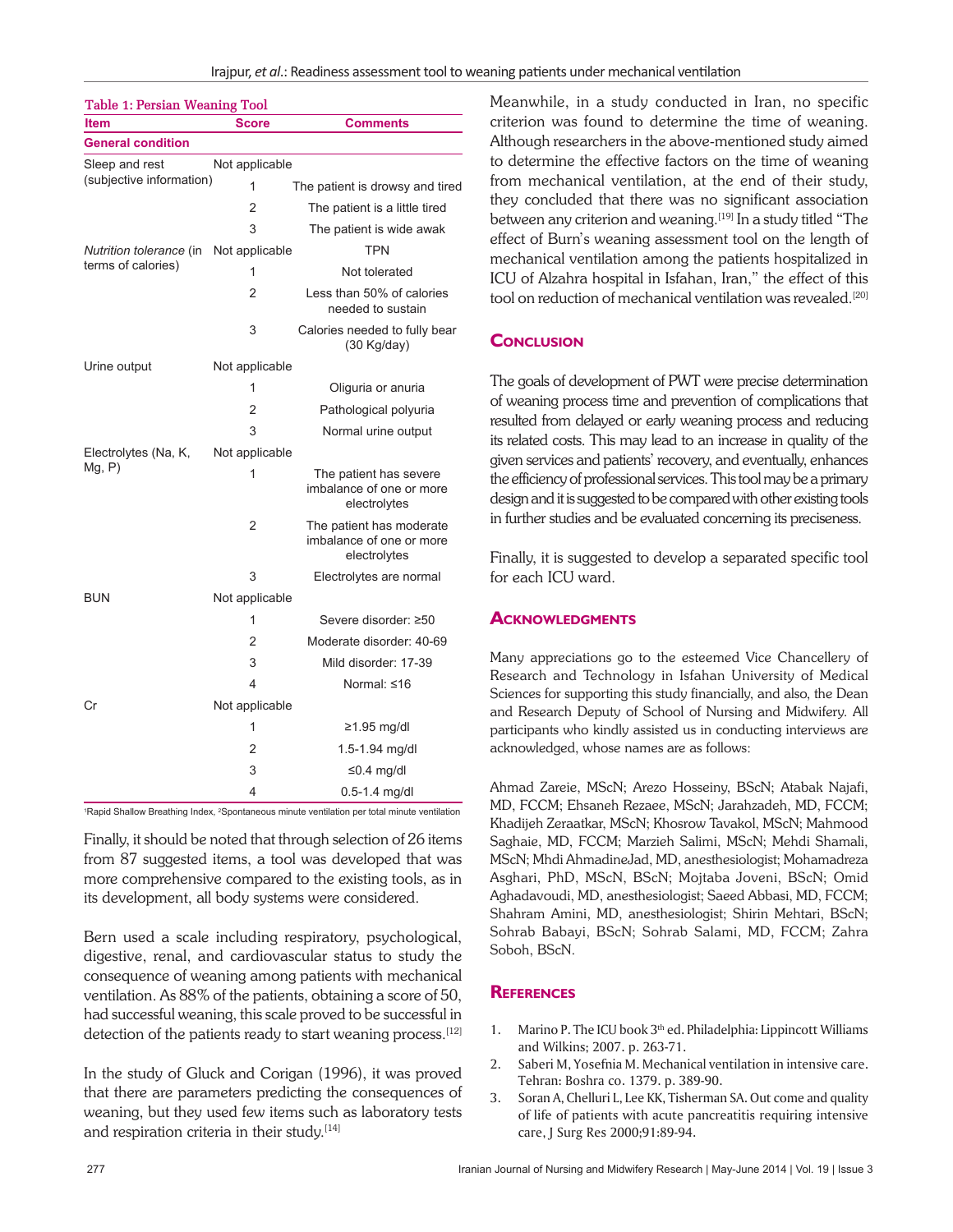- 4. Esteban A, Anzueto A, Frutos F, Alía I, Brochard L, Stewart TE, *et al*. Characteristics and out comes in adult patients receiving mechanical ventilation. JAMA 2002;287:345-55.
- 5. Niazi M, Hemmati N, Pourmirzakalhori R. Guide to mechanical ventilation support with emphasis on physiological basis and practical applications. Tehran: Boshra co. 1380. p. 32-3.
- 6. Sheldon L. Oxygenation.  $7<sup>th</sup>$  ed. United state of America: Jones and Bartlett Publishers' 2008. p. 226.
- 7. Hosseini M, Ramezani J. Evaluation of APACHE scoring system - either in anticipation of the separation from mechanical ventilation. 2 (3), Journal of Science and Health, 1386. p. 2-7.
- 8. Esteban A, Alía I, Gordo F, Fernández R, Solsona JF, Vallverdú I, *et al*. Extubation outcome after spontaneous breathing trials with T-tube or pressure support ventilation. The Spanish Lung Failure Collaborative Group. Am J Respir Crit Care Med 1997;156:459-65.
- 9. De Jonghe B, Bastuji-Garin S, Sharshar T, Outin H, Brochard L. Does ICU-acquired paresis lengthen weaning from mechanical ventilation? Intensive Care Med 2004;30:1117-21.
- 10. Dasta JF, McLaughlin TP, Mody SH, Piech CT. Daily cost of an intensive care unit day: The contribution of mechanical ventilation. Crit Care Med 2005;33:1266-71.
- 11. Sole M, Klein D, Moseley M. Introduction to critical care nursing. 5th ed. Philadelphia: Saunders Elsevier; 2009. p. 6,7,14.
- Tressure support ventilation. The Spanish A. Shamanni F. Happoor A. Abbasson (Abbasson Controllation and Discounts Controllation and the scheme of the state of American Controllation and the scheme of the scheme of Apple C 12. Burns SM, Fisher C, Earven Tribble SS, Lewis R, Merrel P, Conaway MR, *et al*. Multifactor clinical score and outcome of mechanical ventilation weaning trials: Burns weaning assessment program. Am J Crit Care 2010;19:431-9.
- 13. Morganroth ML, Morganroth JL, Nett LM, Petty TL. Criteria for weaning from prolonged mechanical ventilation. Arch Intern Med 1984;144:1012-6.
- 14. Gluck EH. Predicting eventual success or failure to wean in patients receiving long-term mechanical ventilation. Chest 1996;110:1018-24.
- 15. Todorova L, Temelkov A. Weaning from long-term mechanical ventilation: A nonpulmonary weaning index. J Clin Monit

Comput 2004;18:275-81.

- 16. Dean R. Respiration, Respiratory care America: Philadelphia: Saunders; 2002.
- 17. Walsh TS, Dodds S, McArdle F. Evaluation of simple criteria to predict successful weaning from mechanical ventilation in intensive care patients. Br J Anesth 2004;92:793-9.
- 18. Monaco F, Drummond GB, Ramsay P, Servillo G, Walsh TS. Do simple ventilation and gas exchange measurements predict early successful weaning from respiratory support in unselected general intensive care patients?. Br J Anaesth 2010;105:326-33.
- 19. Jalalian HR, Aslani J, Panahi Z. Factors affecting the duration of mechanical ventilation device isolation of patients in intensive care units. Kowsar Med J 2009;14:9.
- 20. Yazdannik A, Salmani F, Irajpour A, Abbasi S. The application of Burn's wean assessment program on the duration of mechanical ventilation among patients in ICUs: A clinical trial. Isfahan: School of Nursing, Isfahan University of Medical Sciences; 2012.
- 21. Frutos-Vivar F, Esteban A. When to wean from a ventilator: An evidence-based strategy. Cleve Clin J Med 2003;70:389,392-3,397.
- 22. Meade M, Guyatt G, Sinuff T, Griffith L, Hand L, Toprani G. Trial comparing alternative weaning modes and discontinuation assessments. Chest 2001;120(6 Suppl):425S-37.
- 23. Ely EW, Meade MO, Haponik EF, Kollef MH, Cook DJ, Guyatt GH, *et al*. Mechanical ventilator weaning protocols driven by nonphysician health-care professionals: Evidence-based clinical practice guidelines. Chest 2001;120(6 Suppl):454S-63.
- 24. Burns S, Gruve N, Research in nursing. Translated by: dehghan naeery N, Silany Kh. Tehran:Andishe rafie Co. 1388. p. 496.

**How to site:** Irajpour A, Khodaee M, Yazdannik A, Abbasi S. Developing a readiness assessment tool for weaning patients under mechanical ventilation. Iranian Journal of Nursing and Midwifery Research 2014;19:273-8.

**Source of Support:** Isfahan University of Medical Sciences, **Con fl ict of Interest:** None.